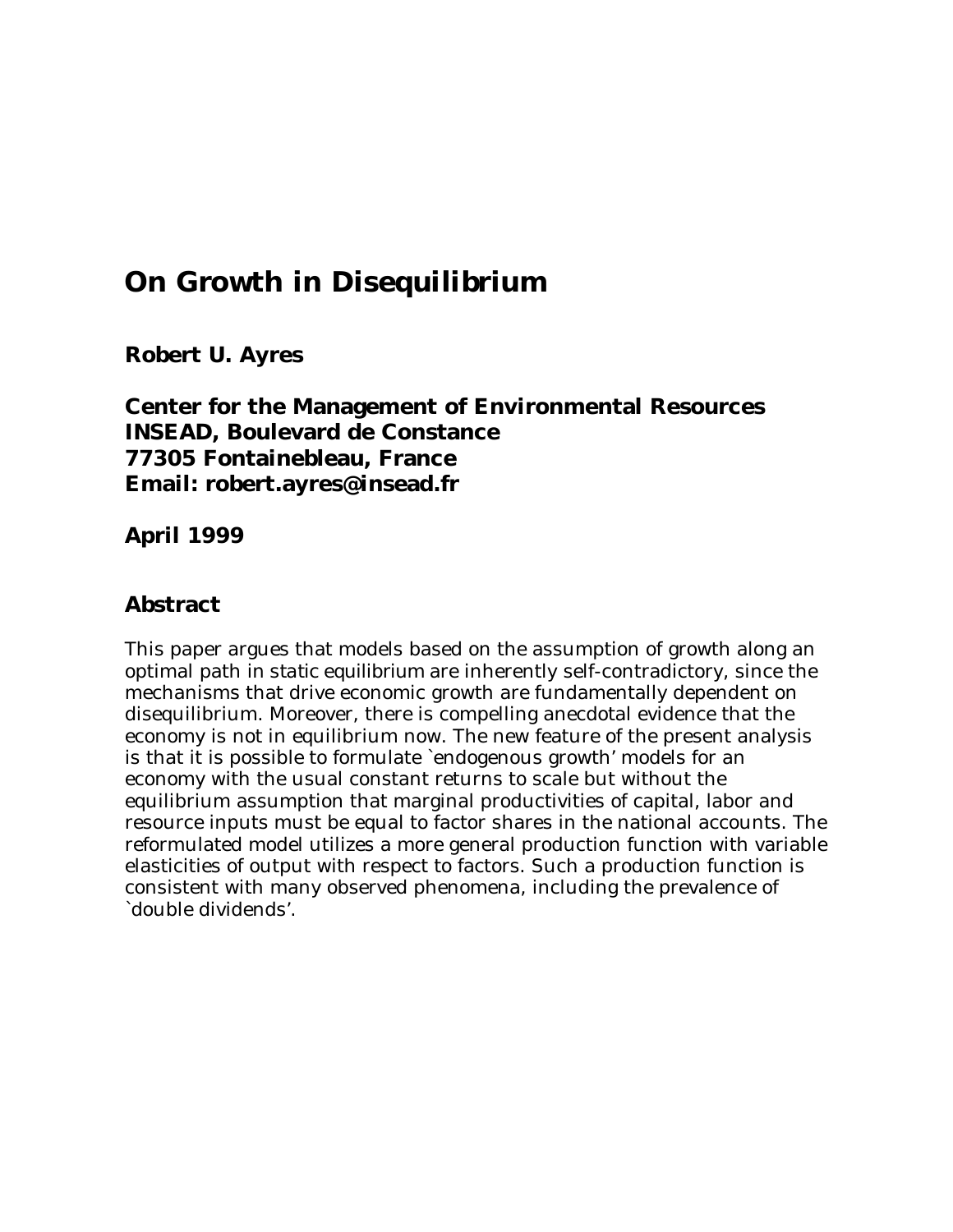# **Competitive equilibrium: Concept vs. reality**

The intellectual background for this paper is the idea of economic equilibrium. It is worth recapitulation because the purpose of this paper is to discuss an alternative. The standard notion goes back at least to Adam Smith's first articulation of the idea of an "invisible hand", which supposedly assures an efficient allocation of resources through the operation of a price mechanism in free competitive markets. This seminal idea was successively refined by Ricardo, Say, Walras, Jevons, Edgeworth, Wicksell, Pareto and others in the 19th century.

Walras postulated a unique *competitive equilibrium*, namely a set of prices such that supply would exactly balance demand in each market (i.e. for each good or service), including labor. Walras also postulated a kind of auction process, called *tâtonnement*, by means of which the equilibrium state would be reached spontaneously, assuming each market actor was always fully informed by a sort of super auctioneer about all transaction prices. Even though Walras was not able to prove this conjecture, it was widely accepted and had an enormous influence on subsequent developments in economic theory.

It was recognized long ago that one of the keys to the existence of competitive equilibrium is the universality of a property known as *declining marginal utility of consumption* for all consumers and *declining marginal productivity of capital* for all producers. The general acceptance of these properties became known as the "marginal revolution" in economics, dating back to Jevons and Walras c. 1870. It has enabled mathematicians to study the properties of markets and to derive general theorems about their behavior.

The first mathematical proof-of-existence of an equilibrium (in the above sense) depended on some restrictive simplifying assumptions. $^{\rm 1}$  Among them were the following:

- 1. The supply side of a competitive equilibrium consists of a large number of small independent producers (no **monopolies** or **oligopolies**); the demand side consists of a number of small independent consumers. None of the producers or consumers is able to influence prices or aggregate production levels.
- 2. Every commodity or service in the economy is produced from labor or from other commodities and services produced by the economy and sold in the market. By implication, no resources are taken from the environment and the environment provides no unpriced services (such as waste disposal). In other words, the economy is **closed**, and prices are unaffected by anything outside the market. Moreover, the closed economy produces only **goods**; there are no "bads" or **externalities**.
- 3. Each agent in the market is a perfectly rational utility maximizer. He is consciously aware of his own preferences and can instantaneously and consistently decide how he will reallocate his income among all possible goods/service, given any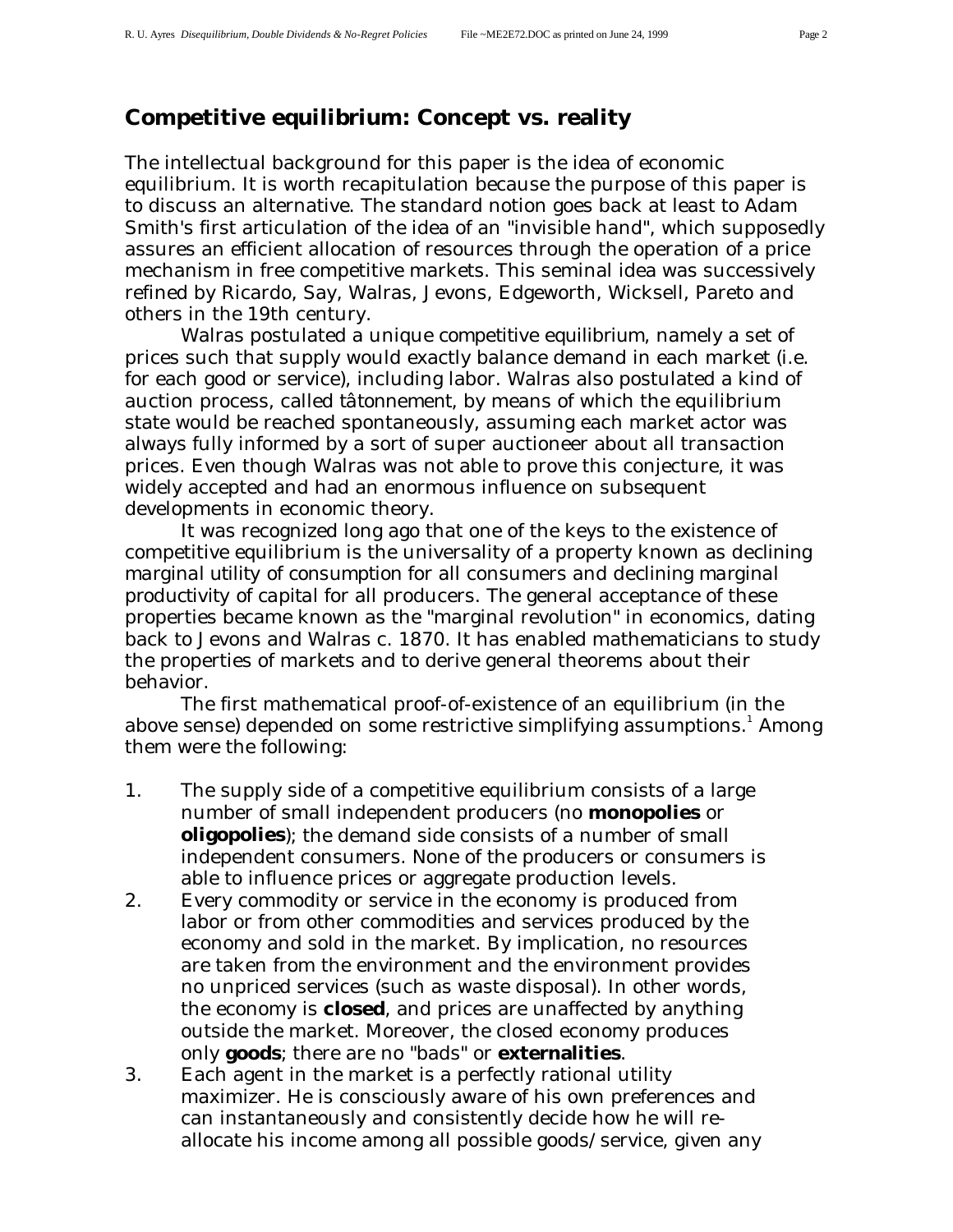change in market prices.

4. Each agent in the market is perfectly informed about the prices and characteristics of all products and services offered for sale at all times. If any change *were* to occur (e.g., the introduction of a new product), it is assumed that information about it is instantaneous and automatically available to all agents.

The most important theorems about competitive equilibrium are as follows: (1) all product markets, and labor markets, "clear" in the sense that supply and demand are perfectly balanced and (2) once an equilibrium state has been reached, no transaction can improve the position of one actor without hurting that of another or others. The first attribute — market clearing — makes the competitive equilibrium *efficient*: there are no wasted or unutilized resources, either of capital or labor. The second important attribute of competitive equilibrium is known as "Pareto optimality", associated with the name of Vilfredo Pareto. In modern game-theoretic terms we would say that, in a Pareto optimum state, all economic contests are at best "zero sum", meaning that the sum of all gains and losses add up to zero (or less). $<sup>2</sup>$ </sup>

The Pareto-optimal equilibrium state of an economy is, by definition, static. It is a state in which all agents in the system are as well-off as they can be, in the sense that no agent can improve its welfare/utility by voluntarily exchanging any goods or services with others. As a tool of analysis — a point of departure for theory — this concept is invaluable. It is, perhaps, the first of very few areas where truly rigorous analysis has been possible in economics (game theory being another), thereby differentiating economics from "softer" social sciences.

So much for the good news. The bad news is that the economy is never actually in equilibrium. In fact, to anticipate the conclusions of this paper, the real economy may be rather far from Walrasian equilibrium. (The analogy with Prigogine's non-equilibrium thermodynamics, which nevertheless permits self-organized stable states far from equilibrium, is irresistible.) Joan Robinson, one of the true philosophers of economics, has said:

 "The concept of equilibrium is, of course, an indispensable tool of analysis … But to use the equilibrium concept, one has to keep it in its place, and its place is strictly in the preliminary stages of an analytical argument, *not in the framing of hypotheses to be tested against the facts, for we know perfectly well that we shall not find facts in a state of equilibrium."* [Robinson 1962 p. 78 italics added].

She goes on to note that:

 "Long run equilibrium is a slippery eel. Marshall evidently intended to mean by the long period a horizon which is always at a certain distance in the future, and this is a useful metaphor, but he slips into discussing a position of equilibrium *which is shifted by the very process of approaching it* … No one would deny that to speak of a tendency toward equilibrium that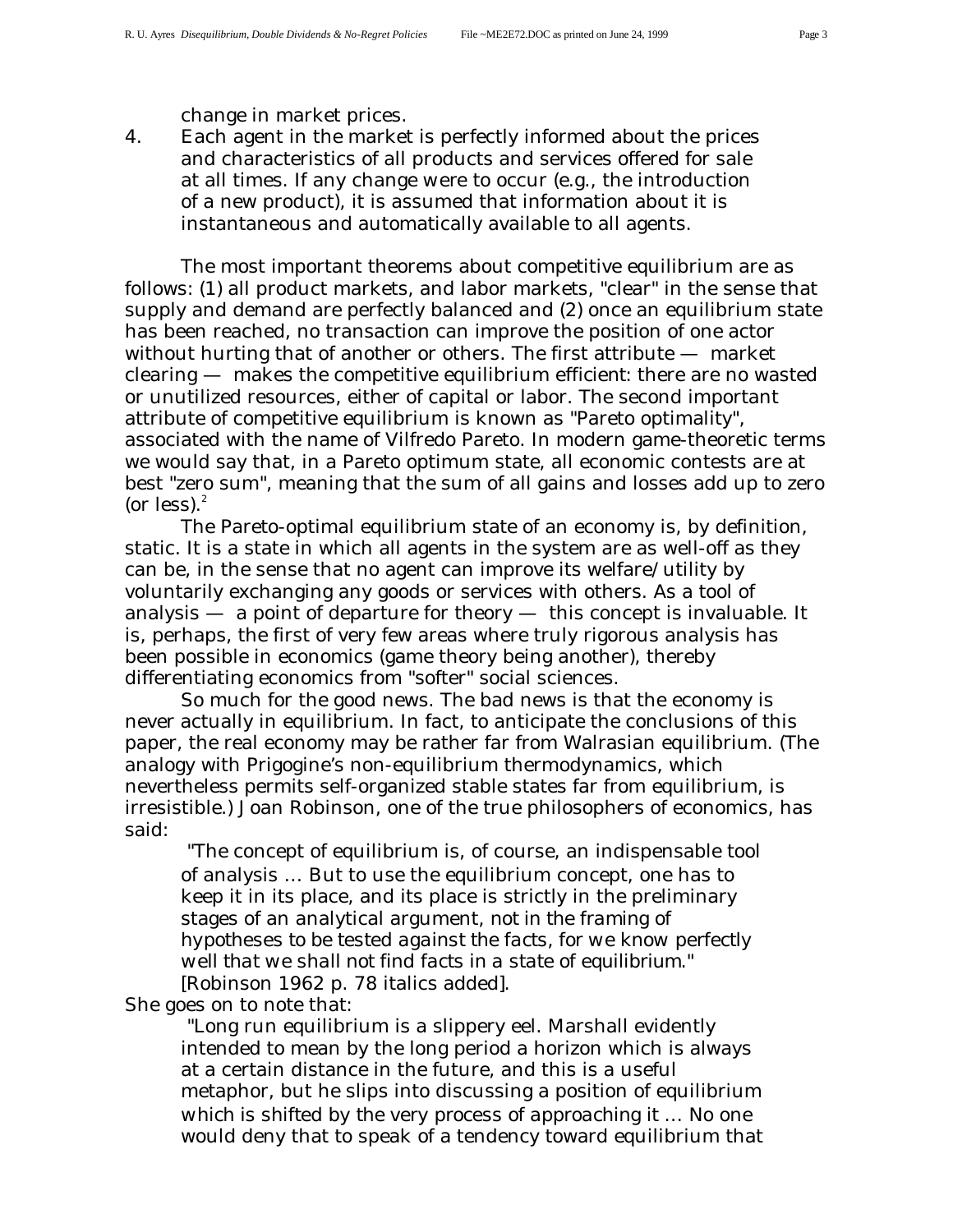itself shifts the position towards which it is tending is a contradiction in terms …" [Ibid p.79].

The only production or exchange that occurs in an equilibrium state must be production of services that are "consumed" as they are produced (e.g. food), or to replace goods that are physically used up or depreciated. In a Pareto optimum nobody wants to buy more than he/she buys now, if it means giving up leisure time by working more hours to earn more money. Nobody wants to exchange the goods he has to buy others at the prices offered. In short, in equilibrium everybody is satisfied with the *status quo*, by assumption.

The same problem arises on the supply side. In a competitive static equilibrium system, all producers have perfect information about their own production possibilities and about consumer preferences under all conditions. They have, by assumption, already adopted the optimum technologies.

An important implication of a true competitive Walrasian equilibrium is that there would be no monopolies or oligopolies, so the cost of entry to any market is zero or negligible. Since all firms are assumed to have perfect information with regard to production possibilities, any firm that found an opportunity for making higher-than-average profits would immediately attract price-cutting competitors. Anyhow, no such opportunities for extraordinary profits could exist because each firm and sector has, by assumption, already selected the best available production technology for its product. There are no competitive advantages from scale. There can be no "excess" profits to be made by innovation. Innovation will not occur. In fact, competition among price-takers ensures that prices will inevitably fall to the *marginal* cost of production. Producers in a competitive equilibrium can expect to replace capital depreciation, but no more than that. Producers can never earn a return on equity capital sufficient to finance growth. Equilibrium is static, by definition. The real economy does not resemble this description.

There are many other facts about the real economy that are inconsistent with static equilibrium. For example, markets do not always clear. Both backlogs and shortages occur from time to time. Unemployment is, of course, inconsistent with equilibrium in labor markets.. Businesses do not set prices uniformly on the basis of cost. Enormous differences have been documented in the prices of brand name products, such as drugs, for instance, in different countries. Consumers do not insist on the lowest possible price, especially for domestic goods as compared to foreign imports. For instance, Japanese consumers cheerfully pay two to ten times world prices for commodities like rice, beef and fruit, produced domestically.

Moreover, firms often do not operate on or near the so-called "technology frontier" as they are assumed to do. There is ample evidence of this, some of which I note subsequently. (In fact, this is the source of many "double dividend" possibilities.) Some technologies are "locked in" by a combination of market power, institutional barriers (such as standards), and `returns to adoption' while others that might be potentially superior — can be "locked out" by the same mechanisms [Arthur 1988, 1988a]. The classic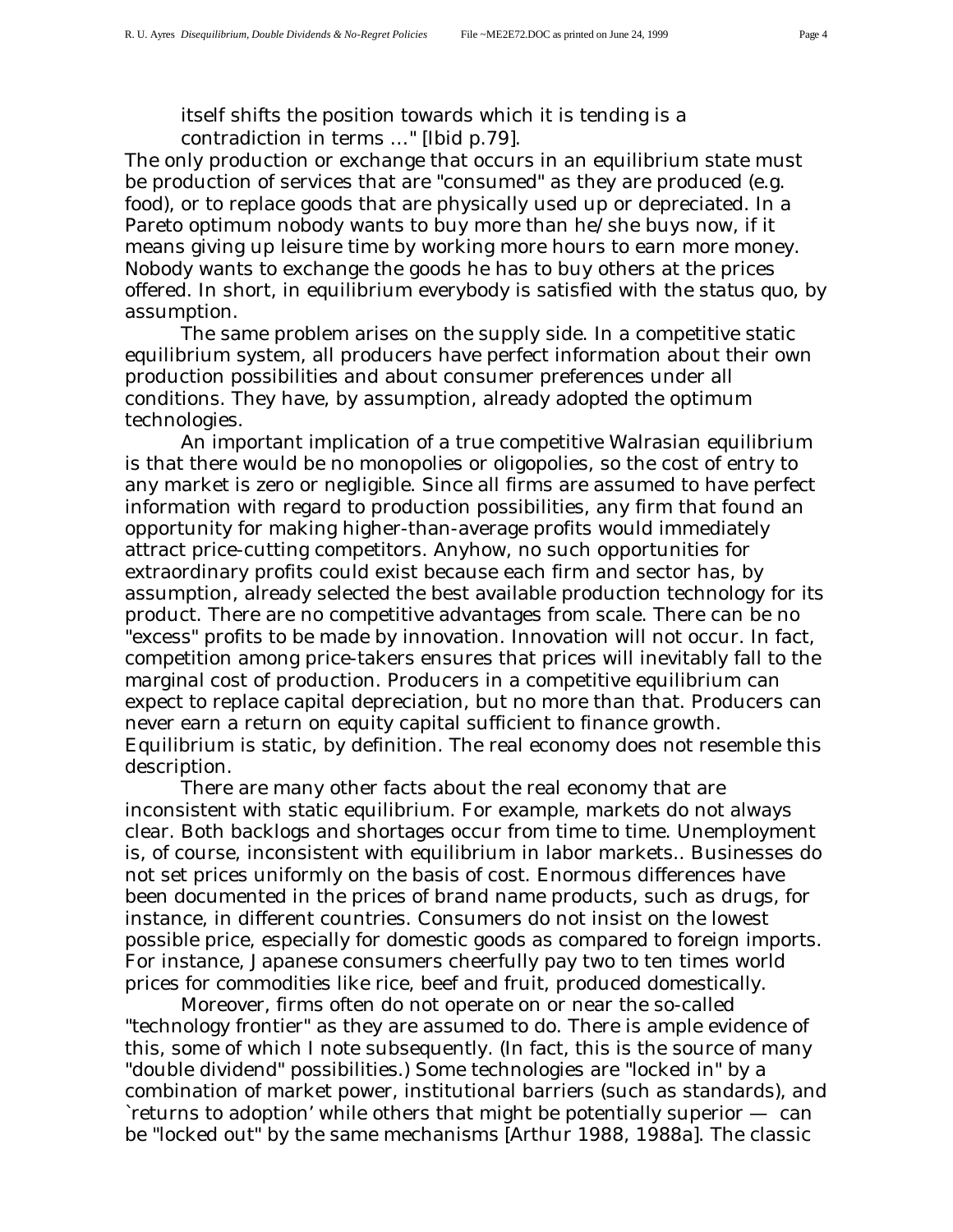example is the QWERTY typewriter keyboard [David 1985]. The British system of weights and measures has been locked in by the US and Britain, while the metric system has been locked out. Driving on the left (or the right) is another case in point. These situations are inconsistent with the assumption of rational utility maximization with perfect information.

### **Neoclassical growth-in-equilibrium**

The basic idea of growth theory since the 19th century is that the main drivers of economic growth are labor and capital accumulation. The labor force is assumed to be (roughly) proportional to population. Beyond this, the relationship is seldom explored more deeply. Land was the only form of capital considered at first, it being a surrogate for all natural resources. Later, the importance of man-made capital had to be recognized and included. Gross output, then, depends on "factors of production", usually identified as labor, capital and  $-$  in some models  $-$  resource inputs. The output is generated from inputs by a "production function", which may or may not be given explicit mathematical form. $^3$  The role of the competitive market (i.e. equilibrium) is to ensure that each factor of production is "paid" its appropriate share. This assumption has been nearly universal. However, as argued hereafter, it is probably wrong.

An obscure Russian economist was apparently the first (in 1928) to set forth the famous formula  $g = s/v$ , where g is the economic growth rate, *s* is the savings rate and *v* is the capital/output ratio [Fel'dman 1928]. The formula says that output is proportional to capital stock and that saving (= investment) is proportional to output (or income). It is justified by observed (relative) trendlessness of the two ratios in question. The formula was rediscovered independently, later, by Roy Harrod [Harrod 1939], and Evsey Domar [Domar 1946].<sup>4</sup> It was the basis of the so-called Harrod-Domar (H-D) growth models [Harrod 1948; Domar 1947]. But independent conditions on s and v must be satisfied, to reconcile labor productivity growth at a rate m and labor force growth at a rate r. The key implication of these models was that, to maintain full employment without exhausting the labor supply (and igniting inflation) *mr=s/v=g.*

This condition became known as "the razor's edge" and the implied problem for economic planners was to "walk" on it. This so-called "razor's edge" phenomenon gave rise to much talk of "structural disequilibria" (i.e. bottlenecks) — which was really a defense of central planning. The operation of the market in this model had almost no role, since savings could be voluntary or government enforced. The models also had nothing at all to say about the role of technological progress. An implication of the H-D models is that developing countries should oscillate between prolonged periods of increasing/decreasing unemployment and/or increasing/ decreasing capacity utilization rates. This behavior has not been observed. Kaldor (and others) tried to save the H-D model by endogenizing the relationship between s and v [Kaldor 1956]. Solow pointed out in 1956, however, that the "razor's edge" was actually an artifact of the H-D model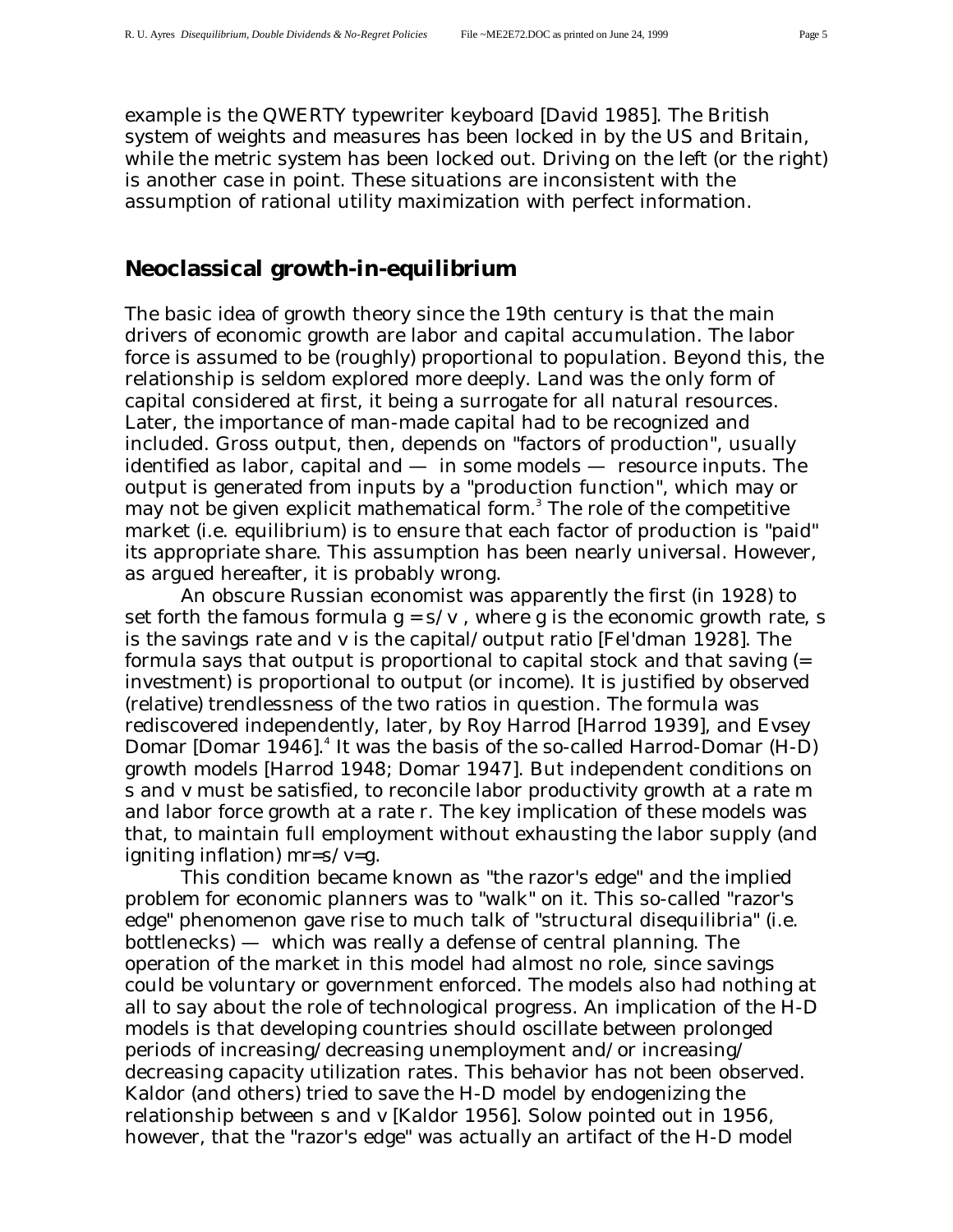structure. This observation, together with weak empirical support and increasingly strong criticism of central planning as a philosophy, finally cut the intellectual foundation from under the central planning approach.

In any case, empirical work in the 1950s drastically reduced the apparent role of savings and investment *per se* [e.g. Fabricant 1954; Abramovitz 1956; Schmookler 1966; Kendrick 1956]. By the mid 1950s it had became clear that savings and capital accumulation *per se* could not account for very much of the *per capita* growth in the US economy over the previous century. Fabricant's estimate of the capital contribution to growth was 10%, for instance. The remainder was an unexplained residual that was termed (for convenience) "technical progress".

In 1957 Solow showed a way to characterize "neutral technical progress" in an aggregate production function by introducing a multiplier that depends only on time. $5$  (Usually this is done by introducing a simple exponential function of the form e<sup>rt</sup>). He statistically confirmed the assumption of neutrality, meaning that the multiplier is independent of the capital-labor (K/L) ratio. Fitted to US time series data for 1909 through 1949, Solow's technical progress multiplier accounted for 87.5% of per capita non-farm growth per capita in the US. It grew annually at about 1% per annum during the first half of the period and  $2\%$  p. a. thereafter.<sup>6</sup>

To summarize briefly, the no-classical growth model as formalized by Solow and elaborated subsequently by others, includes many simplifying assumptions, of course. But three of its implications are crucial. First (1), the contribution of capital investment to growth will slow and finally cease due to saturation; this follows from the "law" of diminishing returns to (manmade) capital, that was mentioned earlier in connection with the proof of existence of competitive equilibrium. It follows (2) that the *only* source of growth thereafter must be technological progress — which the model does not explain and treats as exogenous. The third implication (3) is that poorer countries will grow faster than rich ones, other factors remaining the same. In other words, the neoclassical model of growth-in-equilibrium predicts that growth will slow for the rich nations, and that the poor nations will catch up (i.e. the "convergence" hypothesis).

Evidence of recent decades does not confirm either the slowdown (except for the US after 1972) or the convergence prediction. As for the post 1972 slowdown in the US, a number of plausible explanations have been offered that have little to do with the mechanisms in the model [OECD, 1991]. The most likely explanation is a combination of oil price shock, military expenditure and statistical problems of measuring productivity in the service sector. $^7$  In fact, while there has been a marked convergence within the small group of industrial countries since WW II, when the world as a whole is considered there is almost no correlation between the rate of growth of a country and its level of income [de Long 1988]. Some poor countries (the Asian "tigers", in particular) have grown much faster than the most industrialized countries (at least until 1998) but most other poor countries have lagged. This fact has motivated the recent flurry of interest in revising the theory, in particular by "endogenizing" technological progress [e.g. Romer 1986, 1987; Lucas 1988; Grossman & Helpman 1991; Aghion &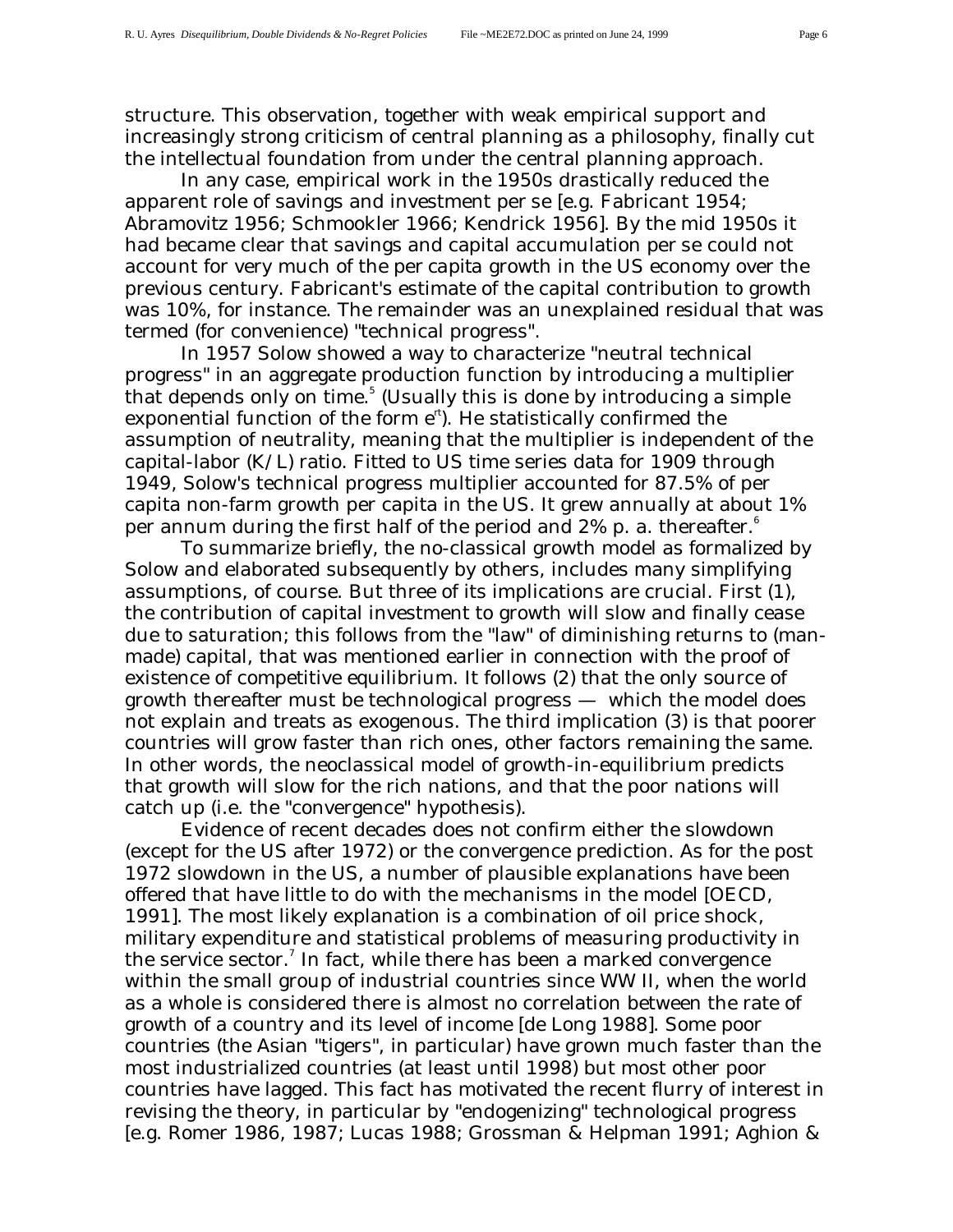### Howitt 1992].

The idea of *growth* in equilibrium (driven by continuous exogenous driving forces) can be explored mathematically. But in the real world it is an oxymoron. It is, as Robinson says, a contradiction in terms [Robinson 1962 op cit]. It makes no sense even in theory, because all of the inducements for economic actors to buy, sell, or produce are actually consequences of some kind of economic *disequilibrium*.

Economists have, for a long time, stuck with the assumption that technological change is exogenous — like "manna from heaven — despite both logic and overwhelming empirical evidence to the contrary. In effect, the assumption that technological change is exogenous amounts to a straightforward device which permits the construction of equilibrium models that have unique (however unrealistic) solutions. In particular, it permits the construction of so-called computable general equilibrium (CGE) models, which are currently enormously popular among macro-economists.

Nevertheless, it is important to acknowledge, here, that the simple assumption of exogenous technical change is not the only way of reconciling economic growth with the assumption of Walrasian equilibrium. The socalled "new" theory of endogenous growth that has blossomed since 1986, has uncovered several alternative (and more realistic) ways of linearizing the growth theory to accommodate more of the "stylized facts" of growth.<sup>8</sup>

If technological change were assumed to be truly endogenous (i.e. selfgenerating or "path dependent" in the jargon) the growth models would have to involve several feedback loops. For one example, it would have to accommodate the relationship between demand, scale of production, cumulative "learning by doing" effects, production costs, prices, and again  $-$  demand. $^{\circ}$  A subsidiary loop is the negative impact on technological change of investment to increase capacity and exploit economies of scale [Abernathy 1978]. Another subsidiary loop is the relationship that links rising demand, increased profits, R&D spending and technical progress, which in turn affects product performance and/or manufacturing cost and, thence, demand [e.g. Ayres 1994]. The equations of dynamic models incorporating feedback loops of this kind become immensely complex and — more important — inherently non-linear.

A key point for purposes of the subsequent discussion is that *nonlinear systems evolve in time, but they do not have equilibria*. This is a wellknown fact about non-linear dynamics. Instead, the trajectories of nonlinear systems are irregular. They move and unpredictably in regions, around "strange attractors", much the way a moth flutters around a candle. Non-linear models are not only difficult to solve (although modern computer software has greatly decreased the difficulties) but with certain parameter sets they also lead to irregular and complex behavior patterns, including the possibility of such phenomena as "deterministic chaos".<sup>10</sup> Be this as it may, the real economic system is certainly non-linear, mostly thanks to feedback loops involving technological change (but others as well). It is therefore also never in equilibrium.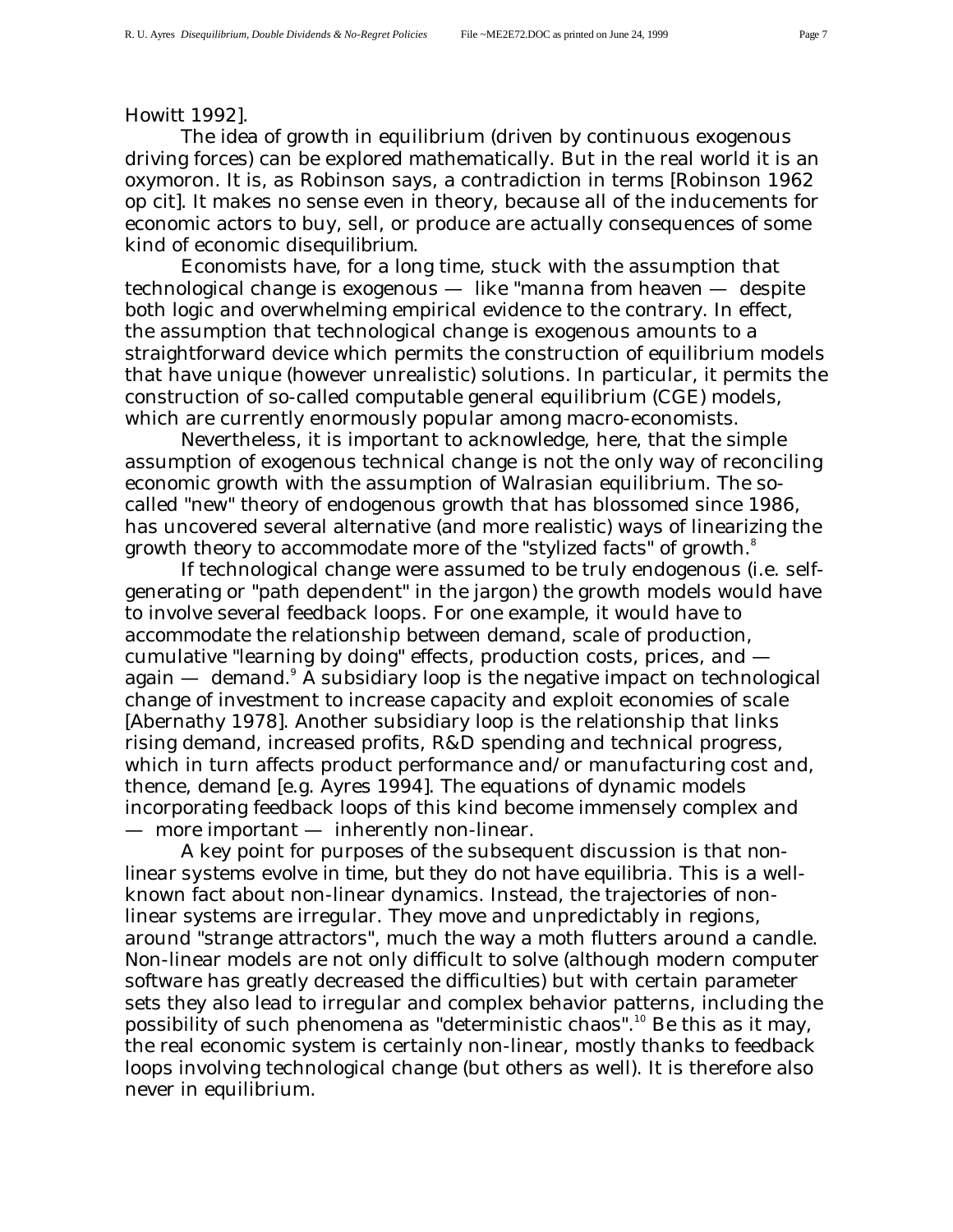# **Is the economy very close to Walrasian equilibrium?**

This is a harder question. To begin with it is simpler to point out some empirical facts about growth that are inconsistent with the notion of moving equilibrium. First, the structure of the economy is changing over time. Some sectors are declining; others are growing. To take an obvious example, the coal and shipbuilding industries are declining. The semiconductor, computer and telecommunications industries are growing. This kind of structural change would not occur on a quasi-equilibrium (homothetic) growth path.

Growth rates vary enormously between countries and periods. This should not be the case given the conditions postulated for a competitive equilibrium. Thus, even the "endogenous" version of neoclassical growth theory can scarcely hope to explain the wide variations between countries except in terms of degrees of failure to satisfy the requirements of the theory (e.g. lack of "openness") If the market were very close to an equilibrium it would certainly have to be efficient. For instance, the stock market — acting as an information processor — would automatically and instantaneously ensure that all facts bearing on the value of a stock are incorporated in its price. Yet the underlying values cannot change much from one day to the next. How can this be consistent with violent day-to-day fluctuations in price?

Furthermore, profit opportunities vary enormously from sector to sector. A recent study of the 100 biggest firms in the world in 1912 has shown that the 14 petroleum firms in the sample outperformed the S&P 500 index by a factor of 3.7 in market valuation [Hannah 1996]. During the same period 5 electrical engineering firms outperformed the S&P by a factor of 2.7 (despite the laggard performance of Westinghouse); 10 chemical firms achieved a performance ratio of 2.4, and 18 "branded products" firms managed a combined ratio of 1.3, just above average. Meanwhile iron & steel and heavy engineering (18 firms), mechanical engineering (14 firms), non-ferrous metals (10 firms), coal mining (7 firms) and textile and leather goods (4 firms) performed below average, with the last category performing at only 0.1 (10%) of the average level [ibid]. It is scarcely necessary to note that the laggard sectors were already mature in 1912, while the best performers were all still relatively youthful in terms of the product life  $cycle<sup>11</sup>$ .

Clearly the notion of moving equilibrium, in the Walrasian sense, is not strictly applicable. In a true equilibrium state there would be no better-than-average (or worse than average) investments, no growing (or declining) sectors. The "quasi-equilibrium" theories now being explored may accommodate some structural change, but only providing it is slow and gradual. In this sense, endogenous growth theory is only an incremental improvement over previous theories of growth-in-equilibrium. There is no room in the standard theory, however, for significant departures from equilibrium. There is no room in the conceptual scheme for hyper-inflation, "oil shocks", stock market "crashes" or "bubbles", not to mention wars or natural catastrophes.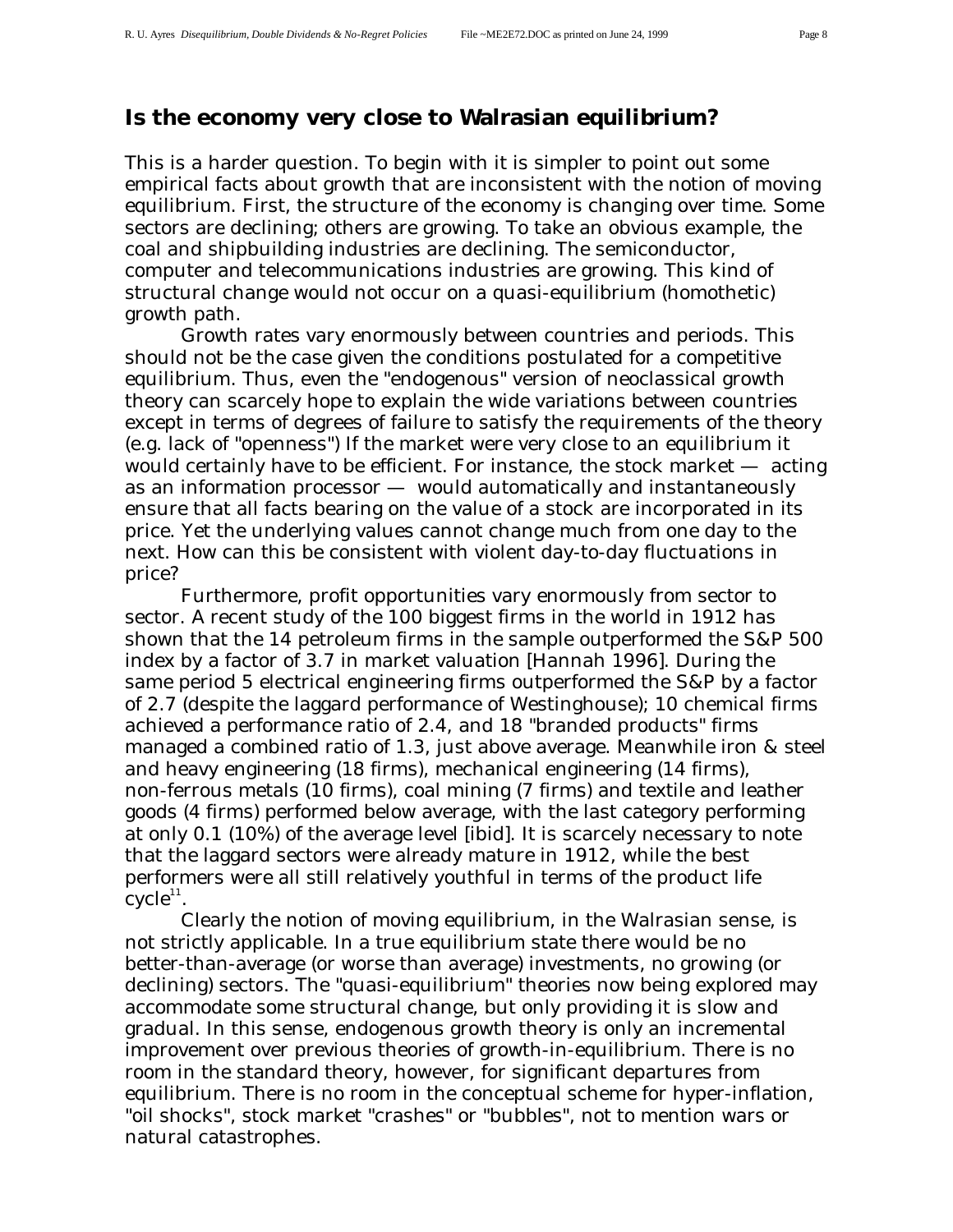The second reason for rejecting growth-in-equilibrium models is that the mechanisms that drive economic growth, whether savings and investment, or technological innovation in pursuit of monopoly profits, are essentially non-equilibrium phenomena. On close examination it can be seen that the strength and effectiveness of these mechanisms is a function of the "distance" of the system from equilibrium. In the Pareto-optimal equilibrium state, nothing changes because all economic agents have already maximized their utility. They are all as well off as they can possibly make themselves through economic transactions. Why save and invest? Why innovate? The "rainy day" explanation for savings is untenable: in a perfectly competitive market economy one simply buys insurance. Similarly, the "monkey curiosity" explanation of scientific research and technological development is untenable.

The classical explanation of savings and investment behavior is essentially the same as the classical explanation for discounting: consumers find it optimal to forego some current consumption in order to secure a higher level of consumption in the future through investment and consequent income growth. The tradeoff between current and future consumption is the discount rate, which is equal to the interest rate. (If the interest rate were higher than the discount rate, people would increase their savings; and conversely). This argument was articulated in mathematical terms long ago [Ramsey 1928]. Riskier investments should carry higher rates of return to compensate for the risk. But the incentive to invest actively (as opposed to putting money in the bank) is clearly higher in proportion to the difference between the expected rate of return and the bank interest rate. This difference is also a measure of disequilibrium, since in the postulated equilibrium state it would vanish.

Apart from this, it is not clear that savings and productive investment should be equated. Egyptian pharaohs built pyramids. Medieval towns built cathedrals. Keynes told the story of Alexander Pope's father, who retired from business to a Twickenham villa with a "chest full of guineas" from which he met household expenses thereafter [Keynes 1936 p. 221]. French peasants are notorious for keeping their savings as gold coins, hidden under the mattress, while Indian women traditionally keep their savings as gold bracelets and other jewelry. Many modern millionaires collect old masters. Modern nations build strategic nuclear forces. None of these activities can be regarded as productive investment in any meaningful sense, however much pyramids, cathedrals and old masters may have inadvertently added to the quality of life for people alive today. Surely investment in productive enterprise, or in R&D, must be explained otherwise — presumably in terms of expectations of future "supernormal" profits.

For that matter, why invest in R&D (formalized or not)? Simple human curiosity will not account for Bell Labs. Schumpeter's explanation (the search for monopoly profits) is far more plausible [Schumpeter 1912, 1934]. Mansfield has provided a wealth of empirical data to support this hypothesis [Mansfield *et al* 1977]. If the economy were truly in Walrasian equilibrium, either the opportunity to patent a new idea could not exist or  $-$  which is the same thing — it would be simultaneously available to all. Anyhow,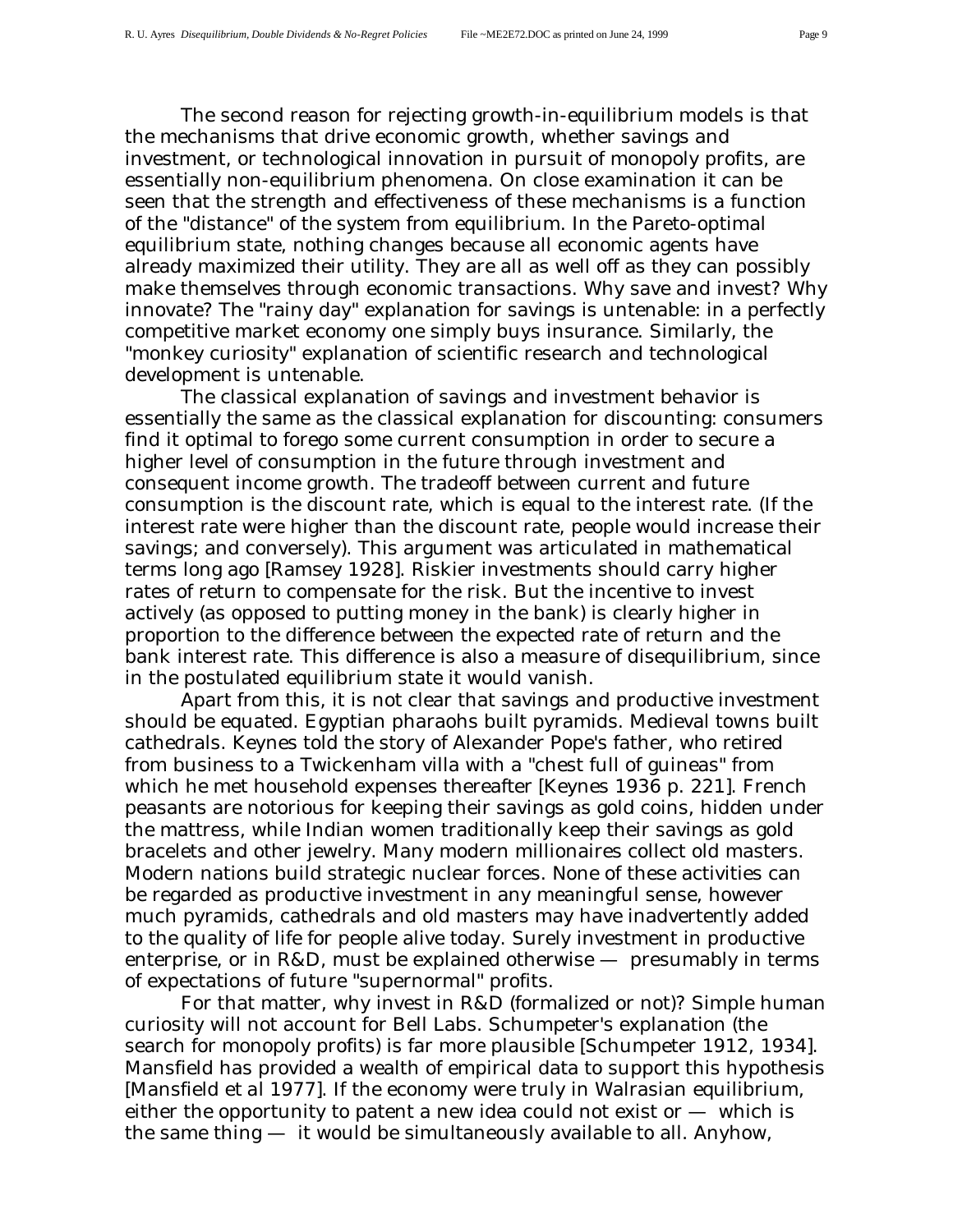monopoly profits are not possible by definition in a pure Walrasian model with perfect competition (no monopolistic price-makers). Thus, unequal distribution of intellectual property — knowledge, ideas, technology and skills — is another measure of disequilibrium and opportunity.Increasing returns to scale are not inconsistent with the neoclassical results (i.e. competitive equilibrium) but constant or increasing returns to capital is apparently a requirement of perpetual growth. Solow points out that to have constant returns to capital without negative marginal productivity for non-capital factors it is actually necessary to have increasing returns to scale [Solow 1994].

The "quasi-equilibrium" picture emerging from the new theory of endogenous growth does reflect some of the necessary motivational factors driving savings and investment.The neo-Schumpeterian endogenous growth models of Grossman & Helpman [1991] and Aghion & Howitt [1992] allows for a form of "creative destruction", called the "business-stealing effect". This refers to the fact that an innovation can destroy the monopoly rents of previous innovations. It also explicitly creates the possibility of earning private monopoly profits from innovation while society gains nothing from the innovation.<sup>12</sup> In effect, the "business stealing effect" can result in a difference between the private "laissez-faire" growth rate and the socially optimal growth rate. This is likely to be one of the principal reasons why investment in computers and software has done so little to improve productivity.

These are steps forward, but not yet a big enough one.Given that factors should reflect scarcity and that relative factor scarcity varies over time, thanks to capital accumulation and resource depletion, one can only conclude that factor shares must be variable in a realistic model [Ayres 1998]. Moreover, there is ample evidence that firms frequently do not operate on (or near) the efficiency frontier, which creates opportunities for "double dividends" (see below).

Finally, the notion that growth in equilibrium arises from increasing returns to capital, as all these `endogenous growth' models suggest, is an uncomfortable one. As Solow has pointed out, increasing returns results in infinite growth within a finite time and suffers from much the same `razor's edge' problem as the original H-D model, of which it is a straightforward elaboration with "sophisticated bells and whistles" [Solow 1994]. For several reasons, then, the standard neoclassical equilibrium assumption that factors of production are automatically paid their shares, which in turn remain constant, must be open to question.

### **Production functions and factor shares**

It may surprise most economists to learn that variable factor shares are not inconsistent with Euler's theorem. But such is the case. This means that it may be possible to explain growth without assuming Let *Y* be total output and let *K, L* and *E* represent capital, labor and energy (or a more generalized resource, namely exergy), all of which are functions of time. Then the total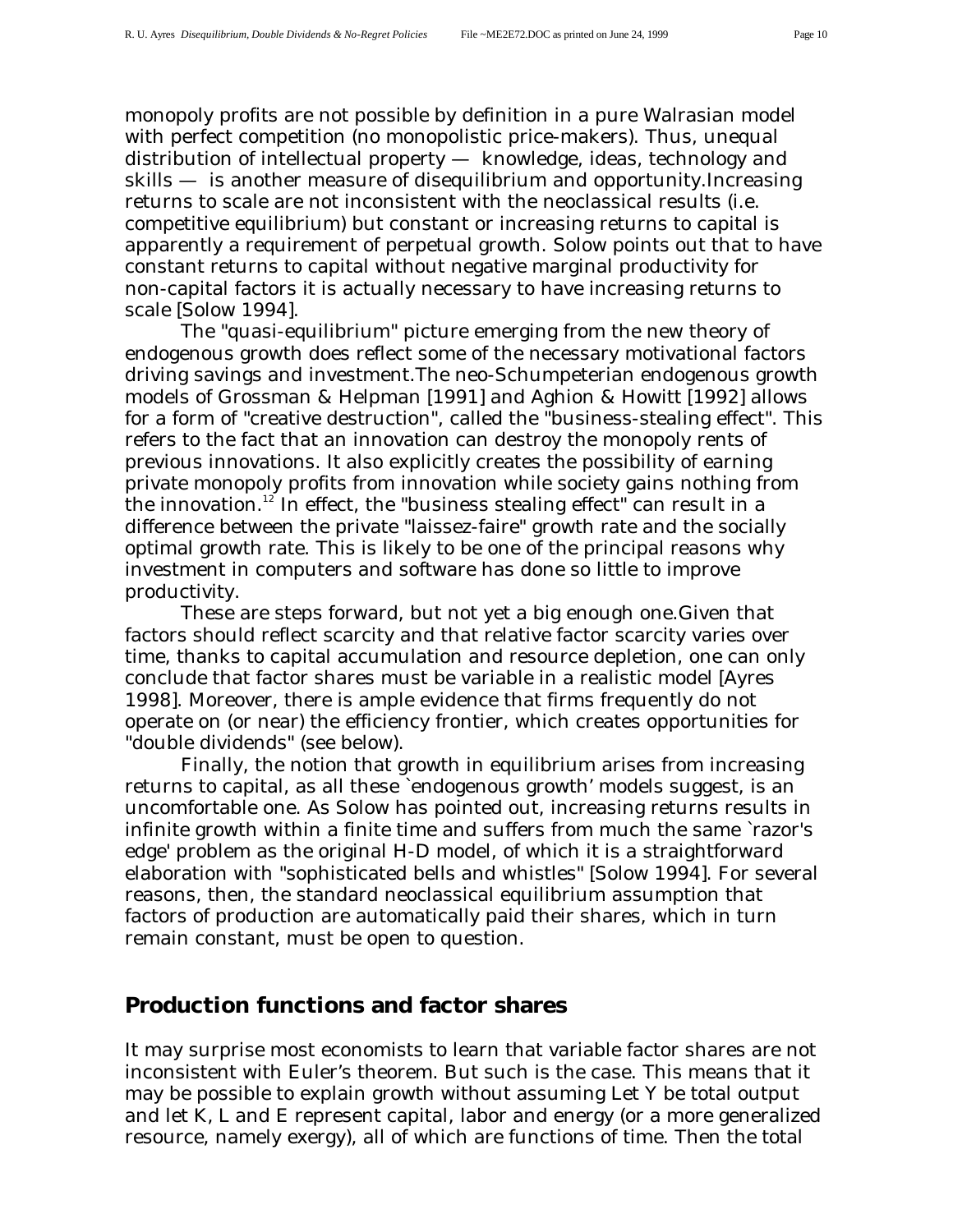logarithmic derivative of *Y* can be expressed as

$$
\frac{dY}{Y} = \frac{a \, dK}{K} + \frac{b \, dL}{E} + \frac{c \, dE}{E} + \left(\frac{\partial \ln Y}{\partial t}\right) dt
$$

where *a, b, c* can be interpreted as elasticities of production. These elasticities are not constants, in general. In fact

$$
a(K, L, E) = \frac{K}{Y} \frac{\partial Y}{\partial K}
$$

$$
b(K, L, E) = \frac{L}{Y} \frac{\partial Y}{\partial L}
$$

$$
c(K, L, E) = \frac{L}{Y} \frac{\partial Y}{\partial E}
$$

The elasticities reflect the marginal change in output resulting from an incremental change of the corresponding input (*K, L, E*). The time derivative reflects change in the production system not attributable to changes in *K, L* or *E*. In general this term is not zero, of course. It corresponds to a timedependent multiplier in the production function itself.

It should be noted here that, in the special case where the elasticities are assumed to be constant, the corresponding productiion function is the neoclassical Cobb-Douglas form.In the standard case where only capital and labor are considered as factors of production, as Solow demonstrated, the time dependent term is dominant; it accounts for most of the economic growth [Solow 1956]. However, when the energy factor is included in a C-D production function it accounts for most of the growth, with a minimal contribution from the time dependent multiplier [Hannon & Joyce 1981]. But, in this case it turns out that the implied factor shares bear no resemblance to the shares in the national accounts.

There are, as it happens, more general mathematical functions that satisfy Euler's theorem: identically, for instance

$$
Y = A K \exp\left(u_k \frac{K}{L} + v_k \frac{L}{E} + w_k \frac{E}{K}\right)
$$
  

$$
Y = B L \exp\left(u_l \frac{K}{L} + v_l \frac{L}{E} + w_l \frac{E}{K}\right)
$$
  

$$
Y = C E \exp\left(u_e \frac{K}{L} + v_e \frac{L}{E} + w_e \frac{E}{K}\right)
$$

where the constants  $(u_{e} \ldots w_{e})$  in the exponents must be determined by fitting the equations to historical data. The signs of these constants are determined by whether the accompanying ratios are increasing or decreasing over time. Thus if the capital/labor ratio is increasing, the coefficient of that term will be positive. If the labor/energy ratio is decreasing, the corresponding coefficient will be negative.

If labor is interpreted in the usual way, a Solow-type time-dependent autonomous technical progress multiplier (most likely of the usual form exp(*kt*) can be included at the cost of one additional parameter. This would reflect increased technological capability, or efficiency, resulting from "learning by doing" and/or technological spillovers. However the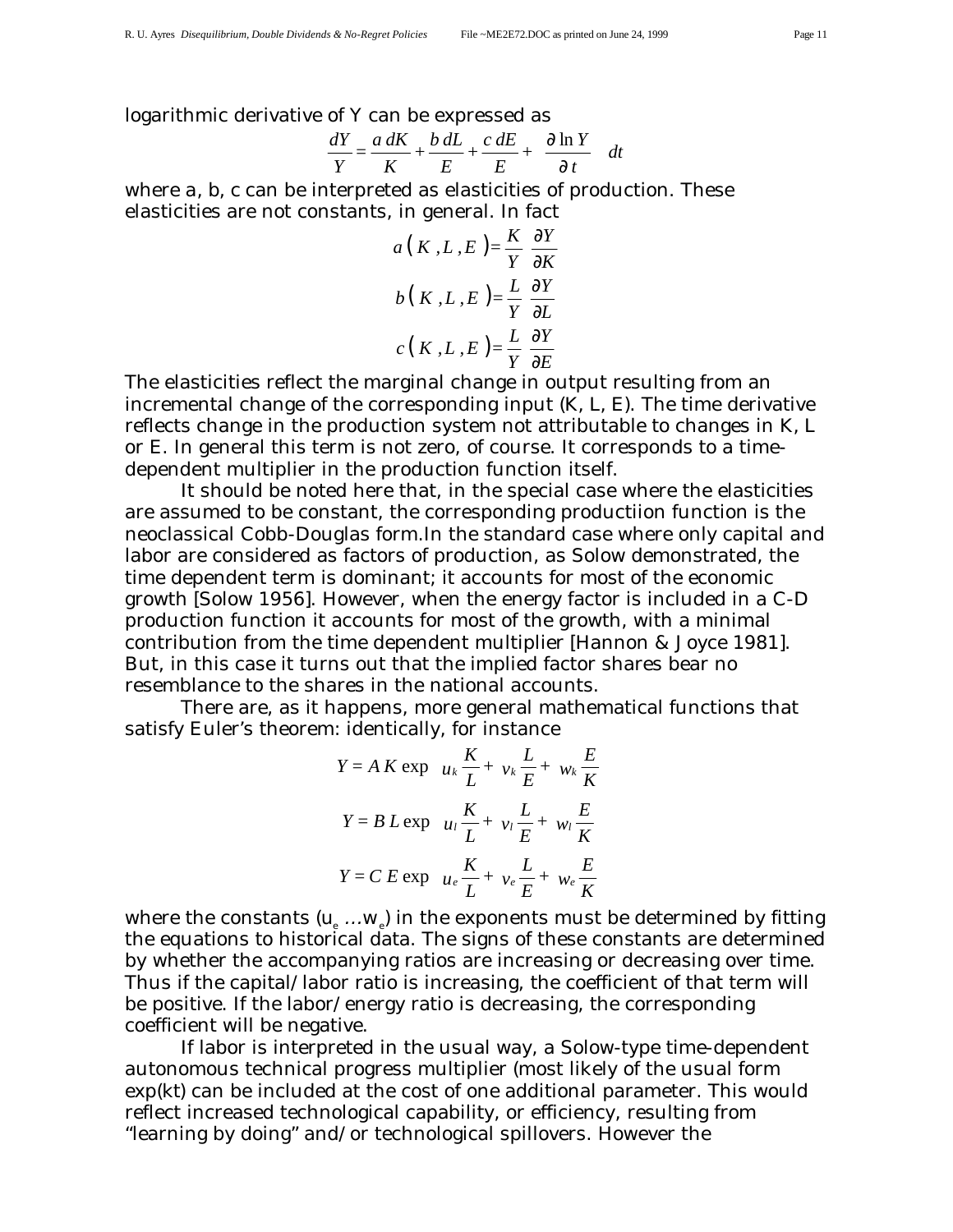`endogenous' approach pioneered by Romer, Lucas and others is to try to account for technological progress by interpreting it as an increase in the stock of knowledge-as-capital. Here the problem is to measure knowledge capital.

Note that the first of the three production functions can be thought of as a modified Harrod-Domar (H-D) model; where growth is driven primarily by capital accumulation. The second production function corresponds to a neo-Marxist model, in which labor is the driving force. (Evidently if such a model were to be taken seriously, labor would have to be interpreted more broadly than in Marx's time). The third production function corresponds to a model in which energy (or a more general measure of natural resource) inputs are the primary engine of growth. It could perhaps be characterized as a Georgescu-Roegen (G-R) model.

It is interesting to note that the paper by Kummel *et al* (this issue, pp ) is an example of the third production function. The parametric choices in the Kummel *et al* model are as follows:  $u_e = a_o$ ;  $v_e = a_0 c_i$ ;  $w_e = -a_0$ ;. The model parameters have only been fitted, up to now, to the output of non-farm, nonservice sectors. (Solow's model was fitted to entire non-farm economy.) The fits are remarkably good. The inescapable implication of this work, in conjunction with the earlier work of Hannon & Joyce [1981 op cit] is that the economy is not in equilibrium.

The three production functions can be expressed in reduced form by dividing both sides by *L*. Let  $y = Y/L$ ,  $k = K/L$  and  $e = E/L$ . Then we have a new set of simpler functions, viz.

$$
y = Ak \exp[(u_k - w_k) k + (w_k - v_k) e]
$$
  
\n
$$
y = B \exp[(u_l - w_l) k + (w_l - v_l) e]
$$
  
\n
$$
y = Ce \exp[(u_e - w_e) k + (w_e - v_e) e]
$$

The choice among the three functional forms should be made, *ceteris paribus* on the basis of explanatory power, i.e. determined by fitting to empirical (historical) data. Note that, absent a time dependent term, there are only three independent parameters to fit in each case.

It is interesting to consider implicit time-dependence. In earlier work I have suggested that the production function appropriate to a relatively primitive, low density agricultural (`cowboy') economy might be quite different from the form appropriate to an advanced `spaceship' economy [Ayres 1998]. For instance, in the first case the reduced variables *k* and *e* are both rather small (approaching zero) and production per worker is mainly attributable to natural factors such as soil fertility, and climate. In the spaceship case both reduced variables become large, although not necessarily at the same rate. (The capital/energy ratio probably increases also).The asymptotic forms of the three production functions obviously differ in the distant past and far future, although it is unclear whether this difference matters for purposes of analysis of the recent past or the near future.

Much more important for purposes of long-term economic analysis and forecasting, the assumption of growth-in-equilibrium can (and should) be dropped. This, in turn, means that the convenient assumption that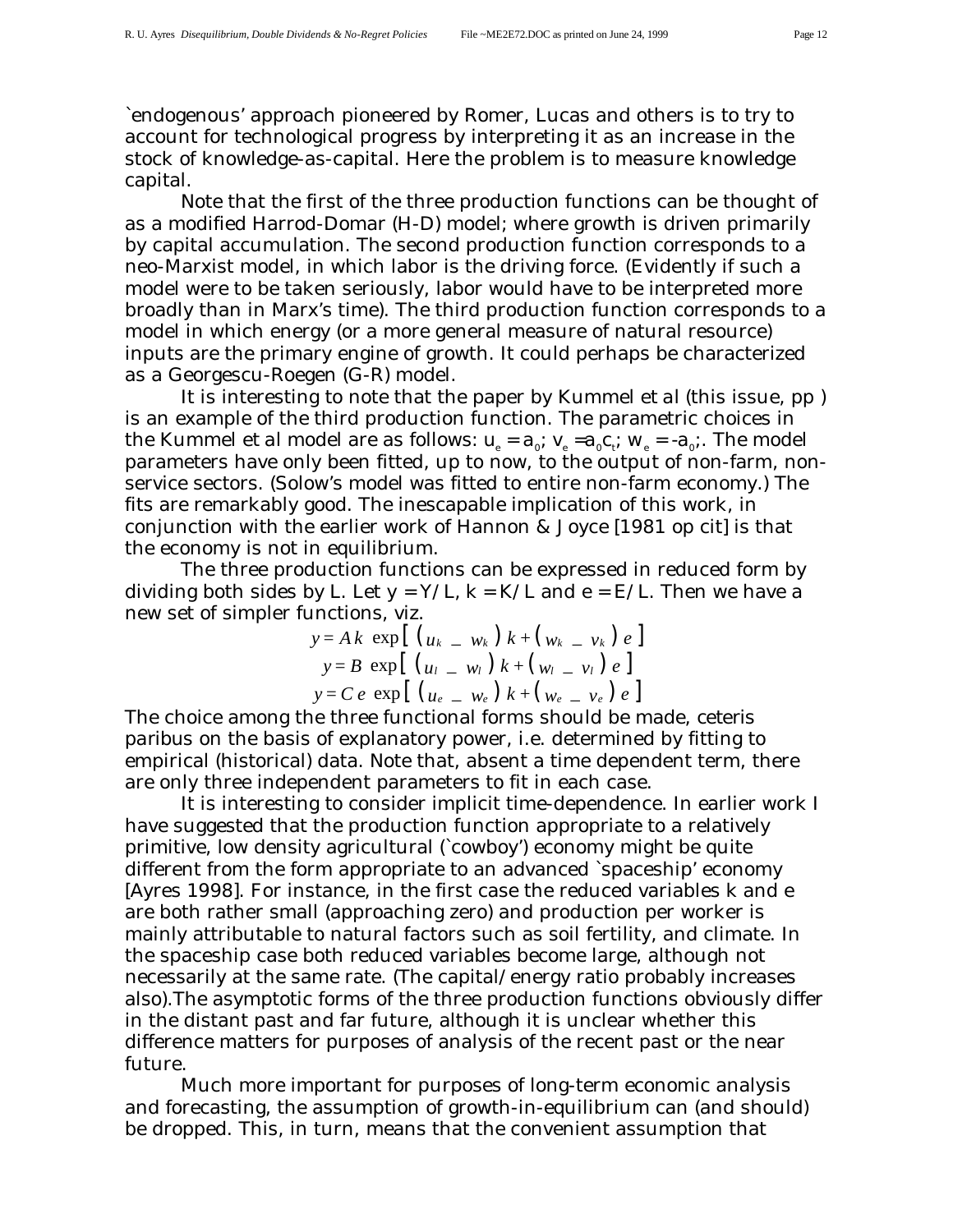future growth will follow an `optimal' trajectory (based on a number of assumptions that existing relationships will not change) must be discarded.

But relaxing those unrealistic assumptions opens the door to the possibility — indeed, the likelihood — of technical or policy innovations that generate social benefits less than, or greater than, the private benefits they bring to the innovators. The inevitable implication is that market forces cannot be relied upon to achieve an optimal result. This means that there is, after all, a significant role for government intervention, albeit not necessarily in the traditional ways.

### **Reprise**

To summarize the several theses of this paper in a very few words, I have several specific propositions. They are as follows: First, (1) the idea of competitive equilibrium is an important tool of analysis, but it does not follow that the economy is actually in equilibrium. It is not. Indeed (2), if it were in equilibrium it could not grow, because the growth mechanisms all depend on some degree of departure from equilibrium. Indeed, (3) the economy is really a non-linear system and there is no such thing as an equilibrium state of a dynamic non-linear system.

It follows (4) that models of growth based on the assumption of moving equilibrium are inherently flawed. Such models cannot be used for longrange forecasting, whatever other uses they may have. Nor (5) can a model that assumes growth in equilibrium and treats technological change as exogenous be legitimately used to estimate the "costs" of hypothetical regulation by equating the effect of regulation to a constraint on growth. There are at least two reasons. The most obvious is (6) that this approach neglects gains that can result from the fact that firms rarely, if ever, optimize their own production potential (they do not sit on the textbook "production frontier"), whence there are almost always very large opportunities for `double dividends'.

Also, (7) it is highly plausible that well-designed regulation — like resource scarcity — may actually induce a more rapid rate of technological progress ("necessity breeds invention"). In fact, there is some empirical evidence for this hypothesis [e.g. Porter 1991; Porter and van der Linde 1995; MEB 1996]. It is important to note that neither the neoclassical growth theory nor the so-called `endogenous' growth theory now being developed, can accommodate this sort of non-linear effect. However (8) a new growth theory, that is not based on the standard equilibrium assumption, may have much greater explanatory power. This will be explored in future papers.

#### **Endnotes**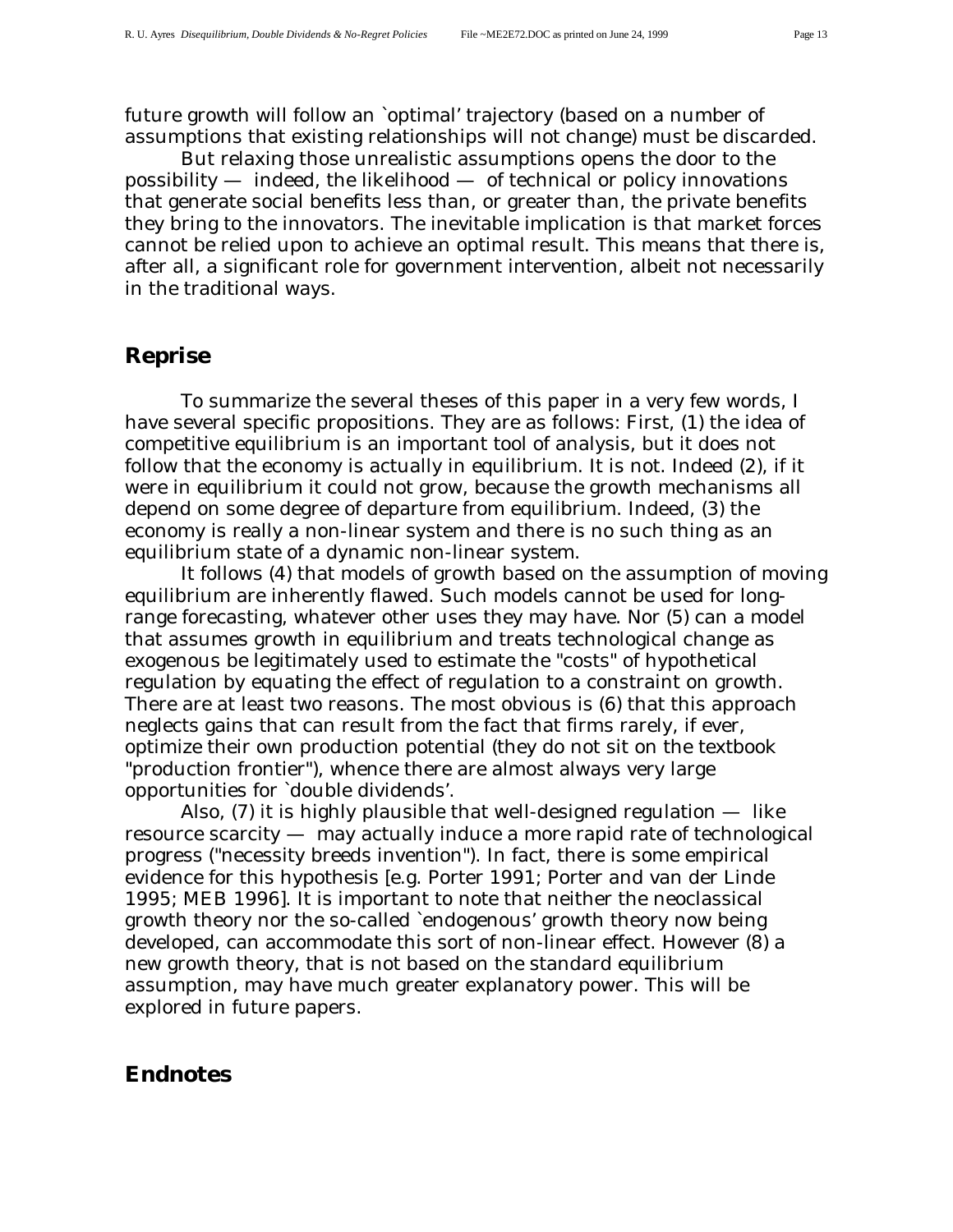# **References**

- [Abernathy 1978] Abernathy, William J., *The Productivity Dilemma*, Johns Hopkins University Press, Baltimore, 1978.
- [Abernathy & Utterback 1975] Abernathy, William J. & James M. Utterback, ``A Dynamic Model of Process & Product Innovation'', *Omega* **3**(6), 1975.
- [Abramovitz 1956] Abramovitz, Moses, ``Resources & Output Trends in the United States Since 1870'', *American Economic Review* **46**, May 1956.
- [Aghion & Howitt 1992] Aghion, Philippe & Peter Howitt, ``A Model of Growth Through Creative Destruction'', *Econometrica* **60**(2), March 1992 :323-351.
- [Andersen & Moene 1993] Andersen,Torben M. & Karl Ove Moene (eds), *Endogenous Growth* (ISBN 0 631 18975-0), Blackwell Publishers, Oxford UK, 1993.
- [Arrow & Debreu 1954] Arrow, Kenneth J. & Gerard Debreu, ``Existence of an Equilibrium for a Competitive Economy'', *Econometrica* **22**(3), 1954.
- [Arthur 1988] Arthur, N. Brian. ``Self-Reinforcing Mechanisms in Economics'', in: Anderson, Philip W., Kenneth J. Arrow & David Pines(eds), *The Economy as an Evolving Complex System* :9-32 (Series: Santa Fe Institute Studies in the Sciences of Complexity), Addison-Wesley, Redwood City CA, 1988.
- [Arthur-a 1988] Arthur, W. Brian. ``Competing Technologies: An Overview'', in: Dosi, Giovanni, Christopher Freeman, Richard Nelson, Gerald Silverberg & Luc Soete(eds), *Technical Change & Economic Theory* :590-607, Pinter, London, 1988.
- [Ayres 1988] Ayres, Robert U., ``Barriers & Breakthroughs: An Expanding Frontiers Model of the Technology Industry Life Cycle'', *Technovation*(7), 1988 :87-115.
- [Ayres 1994] Ayres, Robert U., *Information, Entropy & Progress*, American Institute of Physics, New York, 1994.
- [Ayres 1998] Ayres, Robert U., *Turning Point: An End to the Growth Paradigm* (ISBN 1-85383-439-4 (p)), Earthscan Publications Ltd., London, 1998. (ISBN 1-85383-444-0 (h))
- [Blok 1989] Blok, K., *A Dutch Supply Curve for Energy Conservation Techniques*, ETSAP Workshop, InterNational Energy Agency, Paris, June 22-28, 1989. (RIVM)
- [Cifuentes 1991] Cifuentes, Louis, *Estimation of the Incremental & Marginal Cost for Abating Energy Related CO2 Emissions in the United States*, Unpublished qualifying paper, Department of Engineering & Public Policy, CArnegie-Mellon University, Pittsburgh PA, January 15, 1991.
- [Dasgupta & Heal-a 1979] Dasgupta, Partha & G. Heal, *Economic Theory & Exhaustible Resources* (Series: Cambridge Economic Handbooks), Cambridge University Press, Cambridge, UK, 1979.
- [David 1985] David, Paul A., ``Clio & the Economics of QWERTY'', *American Economic Review (Papers & Proceedings)* **75**, 1985 :332-337.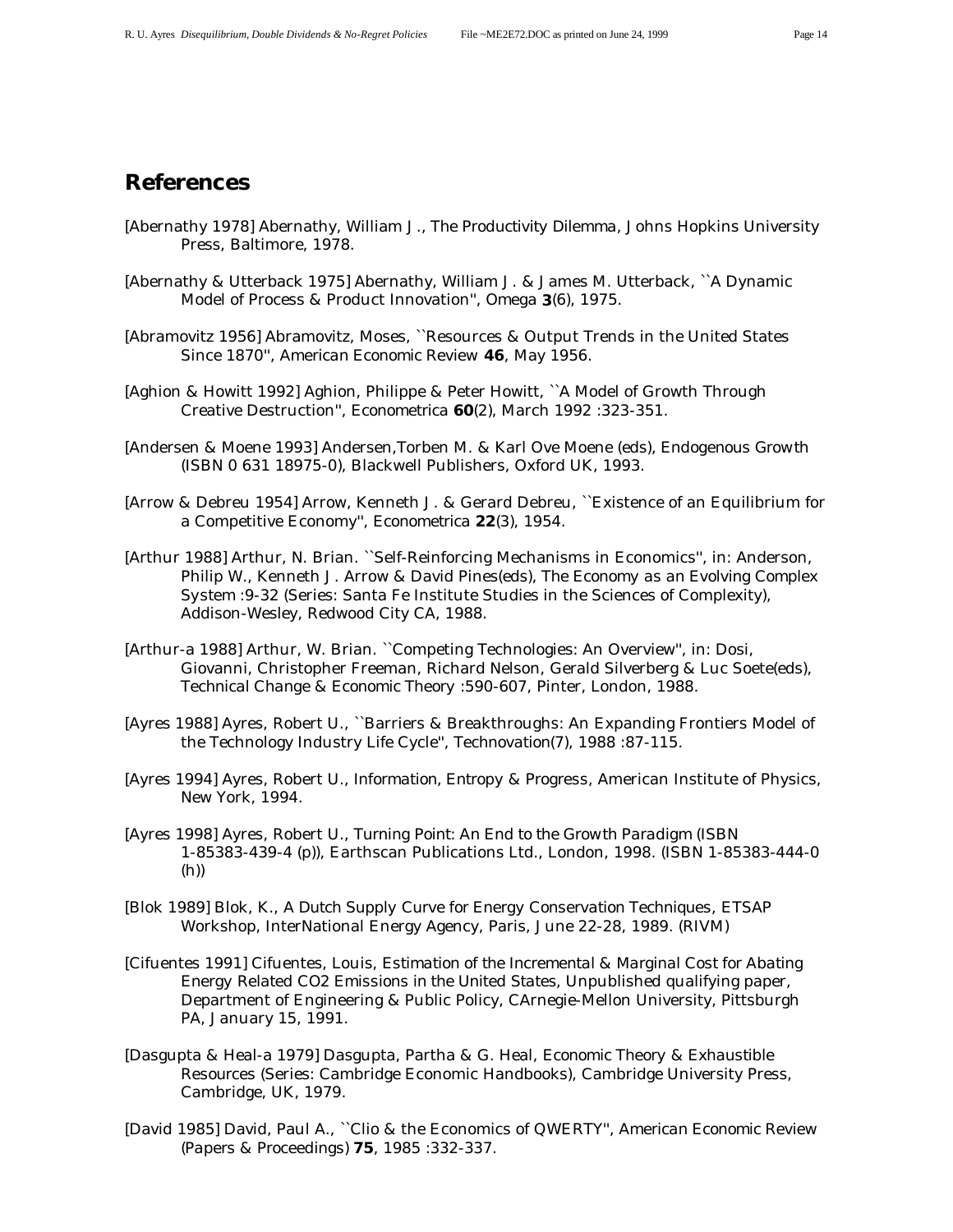- [de Long 1988] de Long, J. Bradford, ``Productivity Growth, Convergence & Welfare'', *American Economic Review* **78**(5), December 1988 :1138-1154.
- [Domar 1946] Domar, Evsey D., ``Capital Expansion, Rate of Growth & Employment'', *Econometrica* **14**, April 1946 :137-147.
- [Domar 1947] Domar, Evsey D., ``Expansion & Employment'', *American Economic Review* **37**(1), March 1947 :343-355.
- [Fabricant 1954] Fabricant, Solomon. ``Economic Progress & Economic Change'', in: *34th Annual Report*, National Bureau of Economic Research, New York, 1954.
- [Fel'dman 1928] Fel'dman, G.A., ``On the Theory of the Rates of Growth of National Income'', *Planovoe Khozyaistvo*(11/12), November 1928. (In Russian: translation available in Spulber (ed) `Foundations of Soviet Strategy for Economic Growth', 1964)
- [Fel'dman 1964] Fel'dman, G.A.. ``On the Theory of the Rates of Growth of National Income'', in: Spulber, N.(ed), *Foundations of Soviet Strategy for Economic Growth* :174-199 & 304-331, Indiana University Press, Bloomington IL, 1964. (Translation from the Russian article (1928))
- [Grossman & Helpman 1989] Grossman, Gene M. & Elhanan Helpman, ``Product Development & International Trade'', *Journal of Politcal Economy* **97**(6), December 1989 :1261-1283.
- [Hammond & Rodriguez-Clare 1993] Hammond, Peter J. & Andres Rodriguez-Clare. ``On Endogenizing Long-Run Growth'', in: Andersen,Torben M. & Karl Ove Moene(eds), *Endogenous Growth*, Chapter 1 :1-37(ISBN 0 631 18975-0), Blackwell Publishers, Oxford UK, 1993.
- [Hannah 1996] Hannah, Leslie, *Marshall's `Trees` & the `Global Forest`: Were `Giant Redwoods` Different?*, Researcch Conference, National Bureau of Economic Research, Cambridge MA, October 1996.
- [Hannon & Joyce 1981] Hannon, Bruce M. & John Joyce, ``Energy & Technical Progress'', *Energy* **6**, 1981 :187-195.
- [Harrod 1939] Harrod, Roy F., ``An Essay in Dynamic Theory'', *Economic Journal*, March 1939.
- [Harrod 1948] Harrod, Roy F., *Towards a Dynamic Economics*, MacMillan, London, 1948.
- [Kaldor 1956] Kaldor, Nicholas, ``Alternative Theories of Distribution'', *Review of Economic Studies* **23**(2), 1956 :83-100.
- [Kendrick 1956] Kendrick, John W., ``Productivity Trends: Capital & Labor'', *Review of Economics & Statistics*, August 1956.
- [Keynes 1936] Keynes, John Maynard, *The General Theory of Employment, Interest & Money*, MacMillan, London, 1936.
- [Kuznets 1930] Kuznets, Simon, *Secular Movements in Production & Prices- Their Nature & Bearing on Cyclical Fluctuations*, Houghton Mifflin, Boston, 1930.
- [Lucas 1988] Lucas, R. E., ``On the Mechanics of Economic Development'', *Journal of Monetary Economics*, 1988.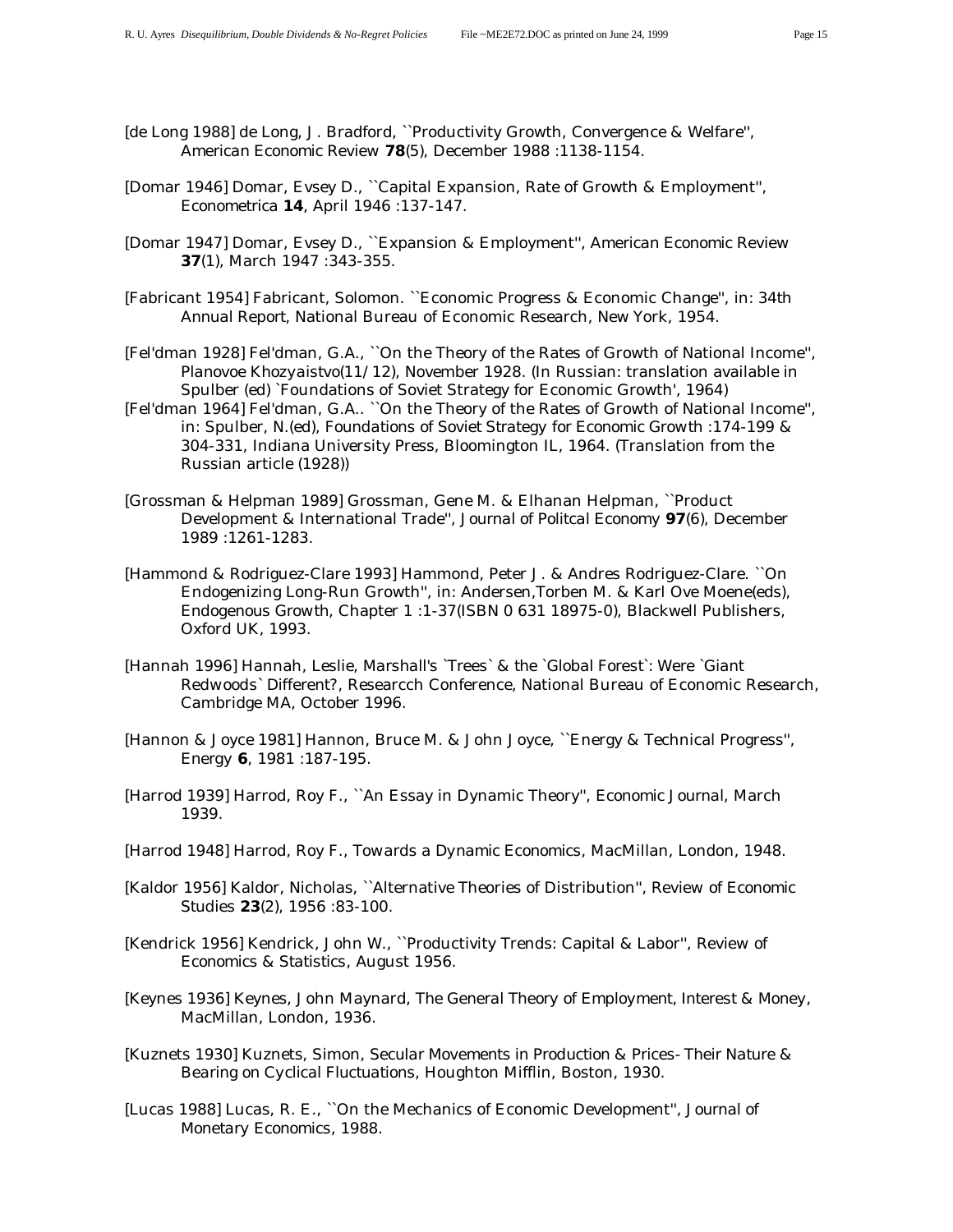- [Mansfield *et al* 1977] Mansfield, Edwin *et al*, ``Social & Private Rates of Return from Industrial innovation'', *Quarterly Journal of Economics* **91**(2), May 1977 :221-240.
- [McKenzie 1954] McKenzie, Lionel W., ``On Equilibrium in Graham's Model of World Trade & Other Competitive Systems'', *Econometrica* **22**, 1954 :147-161.
- [MEB undated] The Management Institute for Environment & Business. *Competitive Implications of Environmental Regulation: A Study of Six Industries*, for the United States Environmental Protection Agency, Washington DC, undated.
- [Mills *et al* 1991] Mills, Evan, Deborah Wilson & Thomas B. Johansson, ``Getting Started: No Regrets Strategies for Reducing Greenhouse Gas Emissions'', *Energy Policy*, June 1991.
- [Nelson 1962] Nelson, Richard R.. ``Introduction to National Bureau of Economic Research'', in: *The Rate & Direction of Inventive Activity*, Princeton University Press, Princeton NJ, 1962.
- [OECD1991] Organization for Economic Cooperation & Development, *Technology & Productivity; the Challenge for Economic Policy*, OECD, Paris, 1991.
- [Porter 1991] Porter, Michael, ``America's Competitiveness Strategy'', *Scientific American*, April 1991.
- [Porter & van der Linde 1995] Porter, Michael E. & Claas van der Linde, ``Green and Competitive'', *Harvard Business Review*, September-October 1995 :120-134.
- [Ramsey 1928] Ramsey, Frank P., ``A Mathematical Theory of Saving'', *Economic Journal* **38**(152), December 1928 :543-559.
- [Robinson 1962] Robinson, Joan, *Economic Philosophy*, C. A. Watts, London, 1962. (Paperback also available from Pelican Books)
- [Romer 1986] Romer, Paul M., ``Increasing Returns & Long-Run Growth'', *Journal of Political Economy* **94**(5), October 1986 :1002-1037.
- [Romer 1987] Romer, Paul M., ``Growth Based on Increasing Returns Due to Specialization'', *American Economic Review* **77**(2), May 1987 :56-62.
- [Romer 1990] Romer, Paul M., ``Endogenous Technological Change'', *Journal of Political Economy* **98**(5), October 1990 :S71-S102.
- [Romer 1994] Romer, Paul M., ``The Origins of Endogenous Growth'', *Journal of Economic Perspectives* **8**(1), Winter 1994 :3-22.
- [Salter 1960] Salter, W. E. G., *Productivity & Technical Change*, Cambridge University Press, New York, 1960.
- [Schmookler 1966] Schmookler, Jacob, *Invention & Economic Growth*, Harvard University Press, Cambridge MA, 1966.
- [Schumpeter 1912] Schumpeter, Joseph A., *Theorie der Wirtschaftlichen Entwicklungen*, Duncker & Humboldt, Leipzig, 1912.
- [Schumpeter 1934] Schumpeter, Joseph A., *Theory of Economic Development*, Harvard University Press, Cambridge MA, 1934.
- [Solow 1956] Solow, Robert M., ``A Contribution to the Theory of Economic Growth'',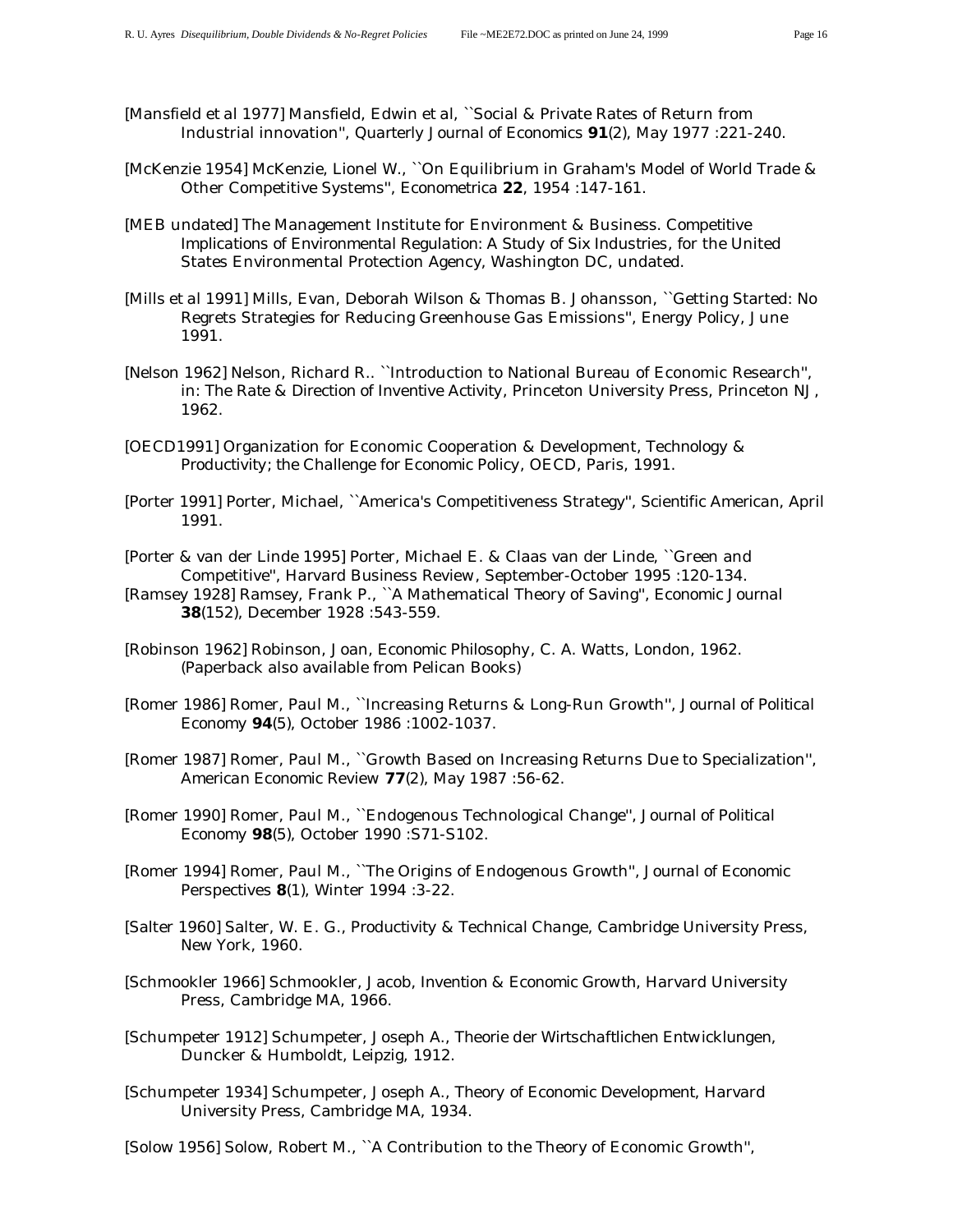$\overline{a}$ 

*Quarterly Journal of Economics* **70**, 1956 :65-94.

- [Solow 1974] Solow, Robert M., ``The Economics of Resources or the Resources of Economics'', *American Economic Review* **64**, 1974.
- [Solow 1994] Solow, Robert A., ``Perspectives on Growth Theory'', *Journal of Economic Perspectives* **8**(1), Winter 1994 :45-54.
- [Vernon 1966] Vernon, Raymond, ``International Investment & International Trade in the Product Cycle'', *Quarterly Journal of Economics*, May 1966 :290-307.
- [von Neumann & Morgenstern 1944] von Neumann, John & Oskar Morgenstern, *Theory of Games & Economic Behavior*, Princeton University Press, Princeton NJ, 1944.

- 2. Game theory, along with the modern form of utility theory, were introduced to economics by John von Neumann and Oskar Morgenstern [Von Neumann & Morgenstern 1944].
- 3. The most modern models are known as KLEM, because they incorporate four factors, capital (K), labor (L), energy (E) and materials or mass (M). Production functions are generally expressed as separable functions of these variables. The earliest and simplest growth models used so-called Cobb-Douglas production functions, which were simple fractional powers of the factor inputs, subject to the assumption that the sum of the (2, 3 or 4) exponents must equal unity. This constraint expresses the mathematically convenient — and plausible — assumption that the economic system *as a whole* is characterized by constant (i.e. neither declining or increasing) returns to scale.
- 4. Joan Robinson has said: "The formula has made a great negative contribution to the development of economics. It marks, as it were, the watershed between Keynesian and modern analysis; but regarded as a positive contribution to thought it has not proved so useful" [Robinson 1962 p. 99].
- 5. Solow was careful to say that he used the phrase "technical progress" as shorthand for any shift in the production function, whether from slowdowns, speedups, educational improvements or whatever.
- 6. See Robert M Solow "Technical Change and the Aggregate Production Function" in *The Review of Economics and Statistics* August1957 pp. 312–320.
- 7. The importance of military expenditure is easily overlooked. The US has spent \$8 trillion on strategic (nuclear) weapons alone, since 1946. There has been little or no spinoff in the civil sector, especially since the civilian nuclear power industry is being phased out. The Vietnam War also consumed several trillion dollars. Unquestionably these outlays reduced investment in other sectors.
- 8. The "stylized facts" in question are as follows: (1) many firms ;(2) discoveries are public knowledge (non-rival goods, in the jargon); (3) physical activities are replicable, whence the aggregate production function must be homogeneous of degree one in all inputs that can be owned and exchanged (i.e. rival goods); (4) technological progress is a consequence of human activity; (5) competition is imperfect [Romer 1994] . The "new" theory of endogenous growth was kicked off by Paul Romer, who simply discarded the neoclassical condition of diminishing returns to capital and defended that step by arguing for increasing returns to human capital, thanks to positive spillovers [Romer 1986]. Since then, Romer has also constructed models of sustained growth without spillovers, but with imperfect (monopolistic) competition [Romer 1987] and with both knowledge spillovers and imperfect competition [Romer 1990]. Many others have also contributed important insights. For useful surveys of this literature see [Andersen & Moene 1993] , especially the first article [Hammond & Rodriguez-Clare 1993], and the Winter 1994 issue of *Journal of Economic Perspectives*.

<sup>1.</sup> The existence of a static general equilibrium in such a system was finally proved in the 1930's by Abraham Wald for some special cases. More general proofs were given in 1954 by Kenneth Arrow and Gerard Debreu [Arrow & Debreu 1954] and by McKenzie [McKenzie 1954]. This achievement has steered a generation of economists into the analysis of highly abstract mathematical models. Actually, the rather tight restrictions of the original Walras model have been significantly loosened. The general equilibrium has even been extended to the dynamic case, with exhaustible resources (e.g. [Solow 1974]), subject as before to the assumption of perfect futures markets for resources. A great deal of theoretical superstructure has been added on to this basic model in recent years, e.g.[Dasgupta & Heal 1979].